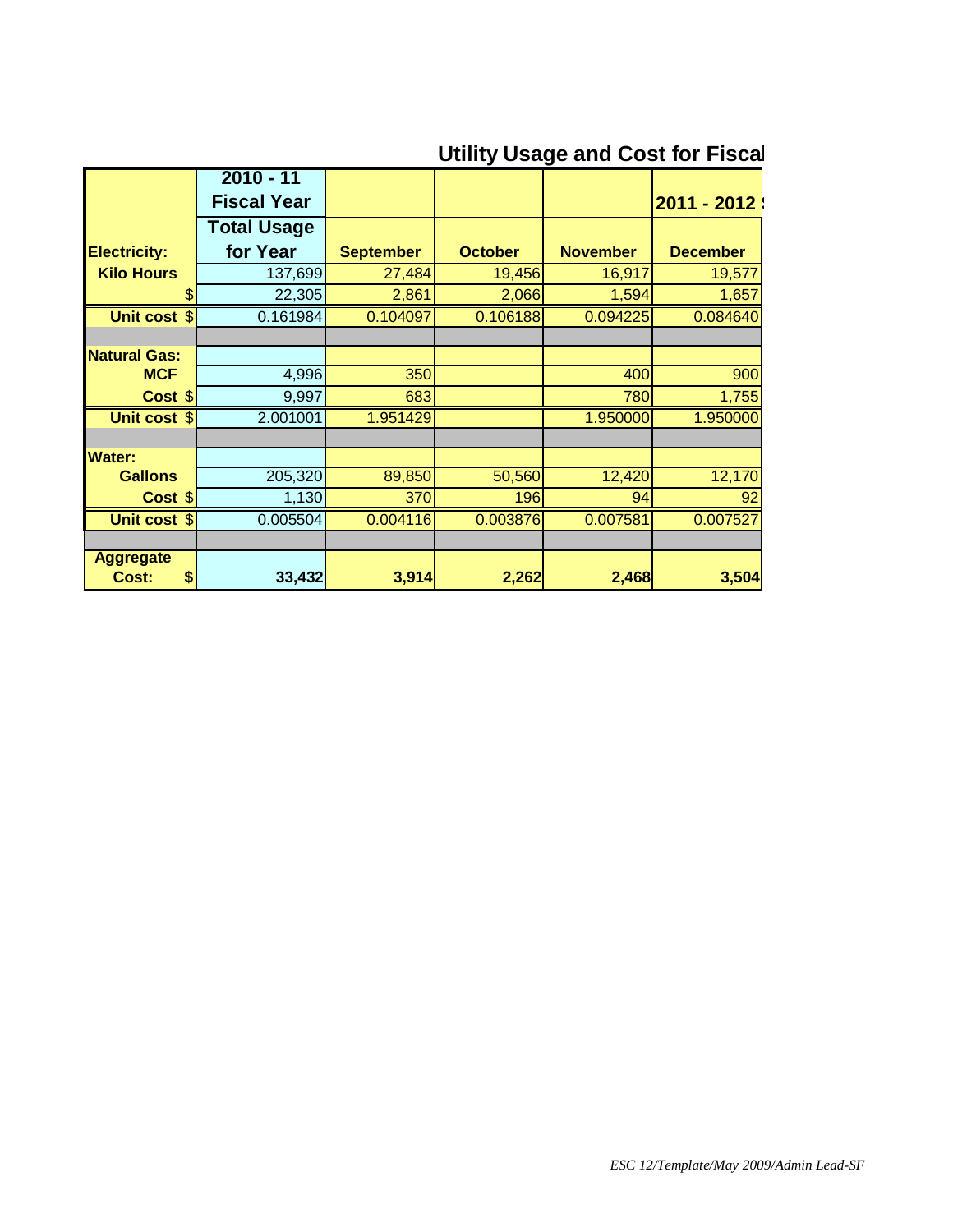## **Morgan Mill ISD Utility Usage and Cost for Fiscal Year Ending 8/31/2012**

| <b>School Fiscal Year</b> |                 |              |              |            |          |          |
|---------------------------|-----------------|--------------|--------------|------------|----------|----------|
| <b>January</b>            | <b>February</b> | <b>March</b> | <b>April</b> | <b>May</b> | June     | July     |
| 19,400                    | 21,491          | 16,280       | 15,577       | 19,635     | 17,185   | 19,204   |
| 1,601                     | 1,759           | 1,317        | 1,331        | 1,883      | 1,677    | 1,723    |
| 0.082526                  | 0.081848        | 0.080897     | 0.085446     | 0.095900   | 0.097585 | 0.089721 |
|                           |                 |              |              |            |          |          |
| 800                       | 750             | 650          |              |            |          |          |
| 1,560                     | 1,463           | 1,268        |              |            |          |          |
| 1.950000                  | 1.950000        | 1.950000     |              |            |          |          |
|                           |                 |              |              |            |          |          |
| 9,930                     | 16,520          | 4,110        | 6,180        | 4,770      | 2,680    | 4,710    |
| 88                        | 107             | 71           | 77           | 72         | 70       | 75       |
| 0.008882                  | 0.006466        | 0.017212     | 0.012403     | 0.015094   | 0.026119 | 0.015983 |
|                           |                 |              |              |            |          |          |
| 3,249                     | 3,328           | 2,655        | 1,408        | 1,955      | 1,747    | 1,798    |